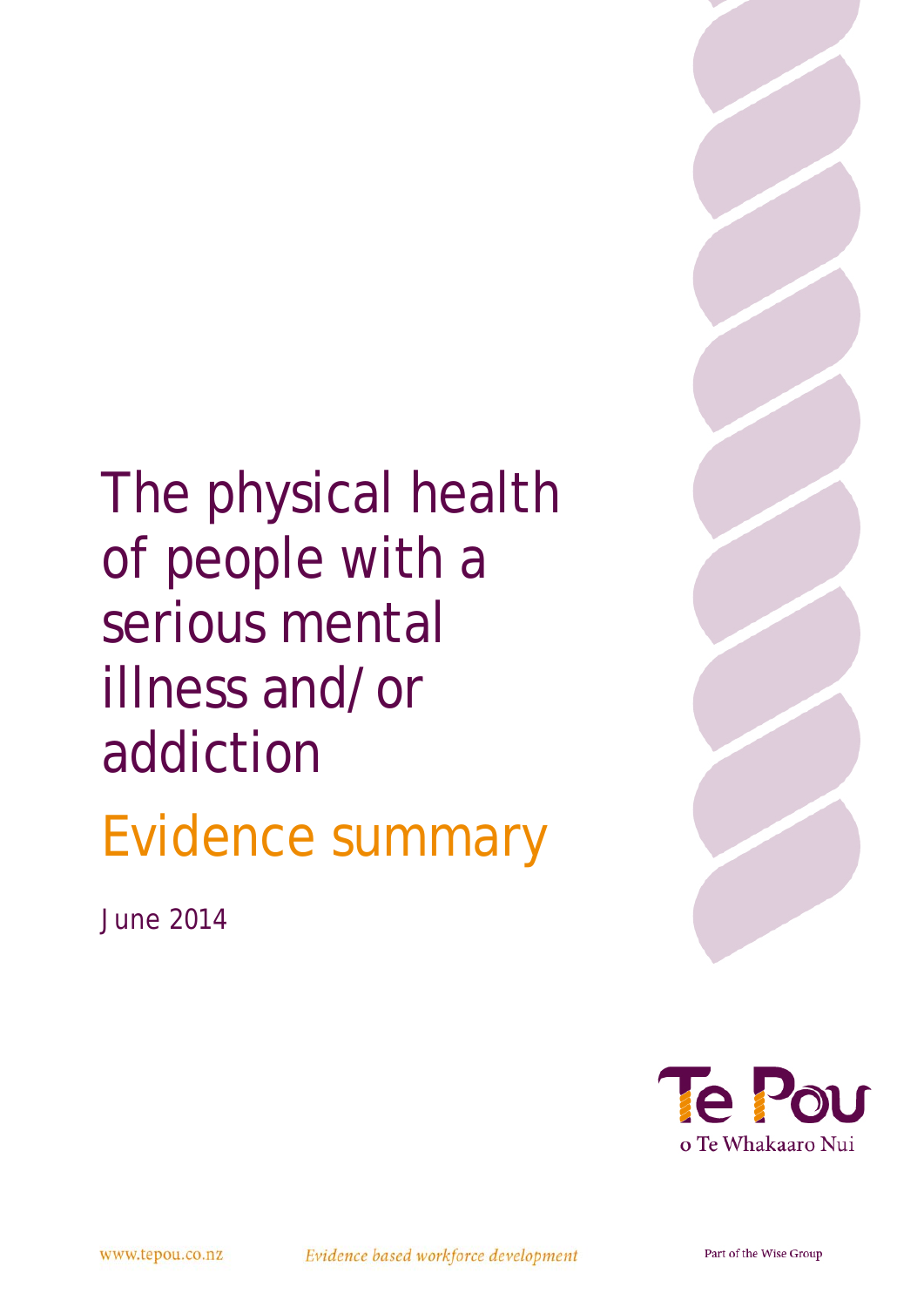## **Overview**

-

It has been claimed that enough descriptive research has been undertaken to identify the extent of health disparities for people who experience serious mental illness and/or addiction, and it is time to address this. The development and resourcing of evidence-based interventions aimed at reducing excess mortality amongst this population group must now become a priority (Thornicroft, 2013). The findings of this review strongly support this claim.

There is much to learn from the work of the Mental and Physical Health Platform  $(2013)^1$  $(2013)^1$  $(2013)^1$ , which brought together partnerships with various associations across European countries in a call to action. Their aim was to raise awareness of the issues and change mind sets, in order to address the personal, social and economic consequences of ignoring the physical health of people with mental health and addiction problems.

In the UK, a cross-government national strategy supported by nearly 30 agencies, *No Health Without Mental Health*, (HM Government, 2011) included the improvement of physical health for people with mental health problems as one of six priorities in its own call to action statement.

In 2013, a group of psychiatrists, including Jackie Curtis of the Bondi Early Psychosis Programme in Sydney, launched an international consensus statement focusing on early intervention to improve the physical health outcomes of young people diagnosed with psychosis. *Healthy Active Lives (HeAL)* attempts to minimise the complications of obesity through regular review of medication and the provision of a range of supports to enable young people to lead healthy, active lives.

These examples provide a way forward for a national, systemic approach. There are many examples of good practice within New Zealand that demonstrate recovery-based, individualised wellbeing programmes and localised solutions that enable better access to preventative health care and treatment.

This review has found that there is sufficient evidence to inform action at multiple levels. The important next step is to involve all those who can effect change to work together to improve the physical health outcomes of people who experience mental health and/or addiction problems, and to monitor mortality and morbidity rates on a routine basis to understand the impact of these changes (Cunningham et al., 2014).

<span id="page-1-0"></span><sup>&</sup>lt;sup>1</sup> Quotation is from a brochure launching the Mental and Physical Health Charter, retrieved 20 April 2014 from [http://ec.europa.eu/health/mental\\_health/eu\\_compass/policy\\_recommendations\\_declarations/mh\\_charter\\_acti](http://ec.europa.eu/health/mental_health/eu_compass/policy_recommendations_declarations/mh_charter_action_en.pdf) [on\\_en.pdf](http://ec.europa.eu/health/mental_health/eu_compass/policy_recommendations_declarations/mh_charter_action_en.pdf)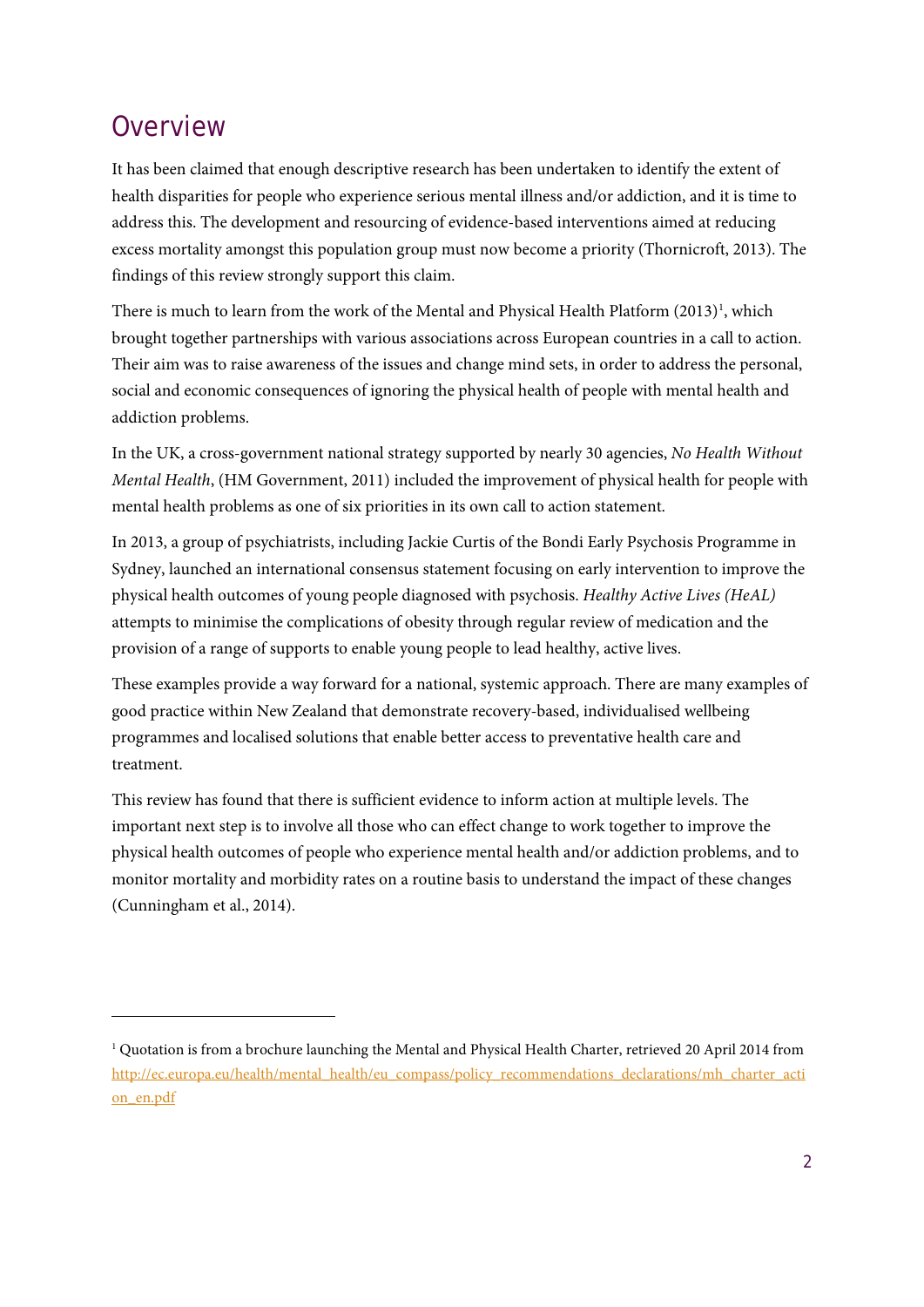# Suggested areas for action – informed by evidence

The actions outlined in this document are informed by the findings of the evidence review. They provide a starting point for developing a national programme of work to improve the physical health of people with experience of mental health and/or addiction problems in New Zealand.

## **Policy**

- 1. Make people with experience of mental health and addiction problems visible as a priority group in national and regional policies impacting on health outcomes. This includes policy in sectors outside health, such as housing and employment. Prioritise funding to implement these policies, for example through district health board annual planning processes.
- 2. Ensure that effective monitoring and screening procedures for physical health are part of the quality frameworks for mental health and addiction services.
- 3. Develop guidelines on the roles and responsibilities of health professionals in monitoring, screening and on-going management of the physical health of this group, particularly the complementary roles of primary and secondary services.
- 4. Address the stigma and discrimination experienced by people in accessing health care. Include health professionals as a key audience in anti-discrimination campaigns.

## **Practice**

- 5. Strengthen linkages between primary care and mental health services, and build the confidence and capability of the workforce across both sectors to better manage physical health problems amongst this group.
- 6. Provide routine monitoring of the physical health of mental health service users, and screening for physical health problems, especially those associated with the use of psychotropic medication.
- 7. Invest in early intervention in psychosis services that provide evidence-based weight management support, especially for people first prescribed psychotropic medication.
- 8. Provide comprehensive, personalised wellness programmes, which include appropriate behavioural therapy alongside physical activity and healthy nutrition.
- 9. Ensure compliance with smoke-free policies, and routinely offer effective smoking cessation support to people with mental health and addiction problems who smoke.
- 10. Improve access to dental health services for mental health and addiction service users.
- 11. Reduce the impact of lowered socio-economic status, through supporting access to employment and suitable housing.

## **Research and evaluation**

12. Trial alternative and complementary treatment options to minimise the side effects of antipsychotic medication. Options include psychological therapies and comprehensive wellness programmes with structured physical activity, using evaluation and quality improvement methods to develop best practice.

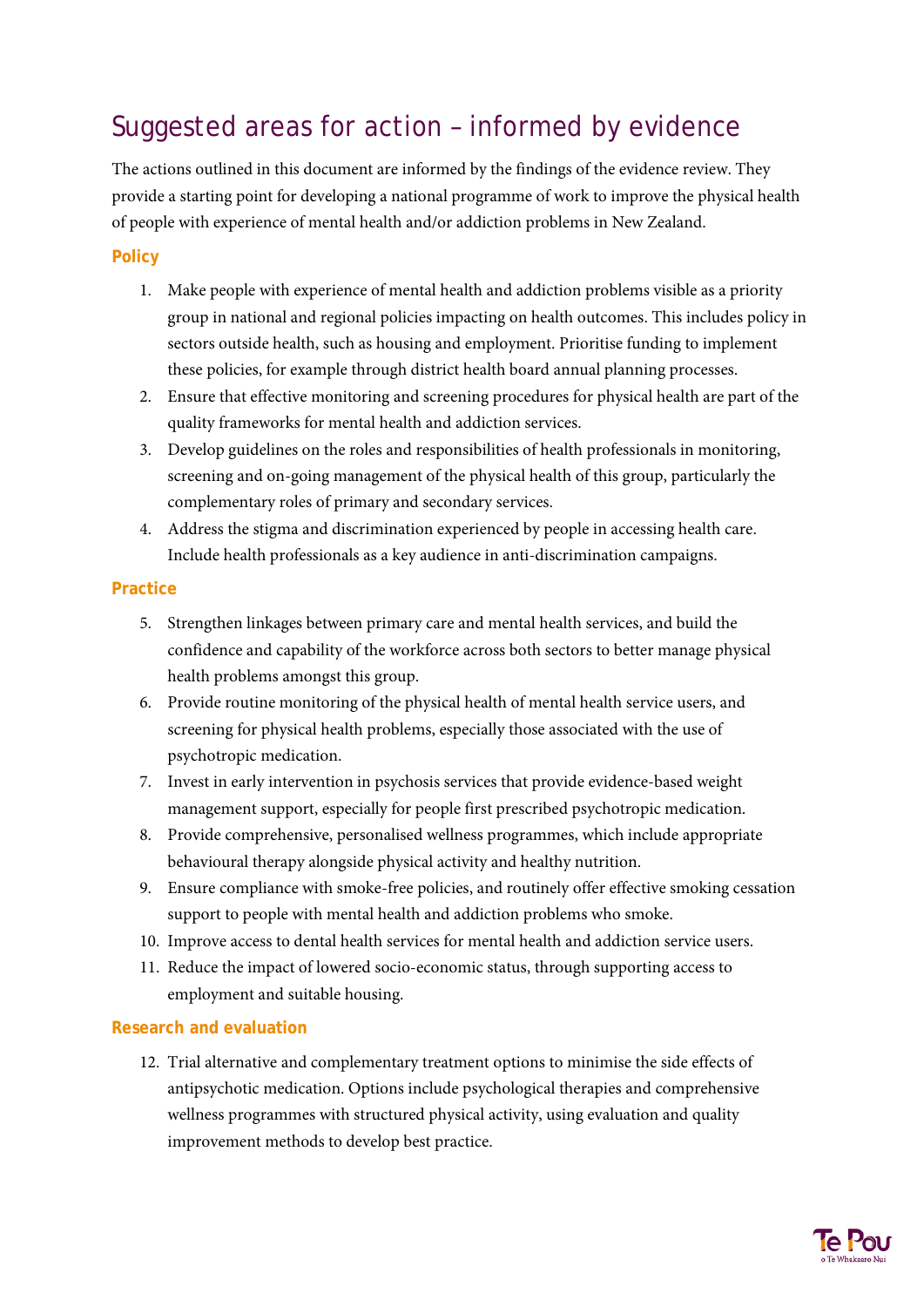- 13. Monitor and report on the morbidity and premature mortality rates to provide better information on trends, and enable the measurement of improvements in the health of this population.
- 14. Undertake qualitative research to better understand effective interventions from the perspectives of people with experience of mental health and addiction problems.

# Introduction

1

It is well-established that people with experience of serious mental illness (SMI) and/or addiction<sup>2</sup> have a shorter life expectancy than their general population counterparts, and are at greater risk of a range of chronic health conditions (De Hert, Correll, et al., 2011; Handiside, 2004; Lawrence et al., 2010). There is also evidence that the gap may be widening (Saha et al., 2007; Scott & Happell, 2011). Similarly, alcohol or drug addiction is associated with a number of concurrent physical health issues.

Despite this, there has been limited focus to date on the physical health needs of this population group as a priority for policy and research within New Zealand. There has been good work undertaken at a service level, but much of this has not been formally evaluated.

This review draws primarily on recent review studies and meta-analyses, as well as relevant New Zealand data published by the Ministry of Health, with a focus on publications from 2000 onwards. It also includes recent New Zealand and international studies of direct relevance to the research questions, as follows:

- 1. What are the main findings from recent international research<sup>[3](#page-3-1)</sup> on physical health outcomes amongst people with serious mental illness and/or addiction, and how does this compare with general population health outcomes and findings available from New Zealand research?
- 2. What is the extent of physical health outcome disparity between the general population and people with serious mental illness and/or addiction living in New Zealand?
- 3. What are the main reasons identified in the literature which explain this disparity?
- 4. What evidence can be found for effective interventions to improve health outcomes for people with serious mental illness and/or addiction?

<span id="page-3-0"></span><sup>&</sup>lt;sup>2</sup> The definition of 'people with serious mental illness and/or addiction' used was: people who have been severely impacted by mental illness and/or addiction, including those who have been diagnosed with schizophrenia, major depressive disorder, bipolar disorder, schizoaffective disorder and/or addiction.

<span id="page-3-1"></span><sup>&</sup>lt;sup>3</sup> This refers mainly to research published since 2000, within OECD countries.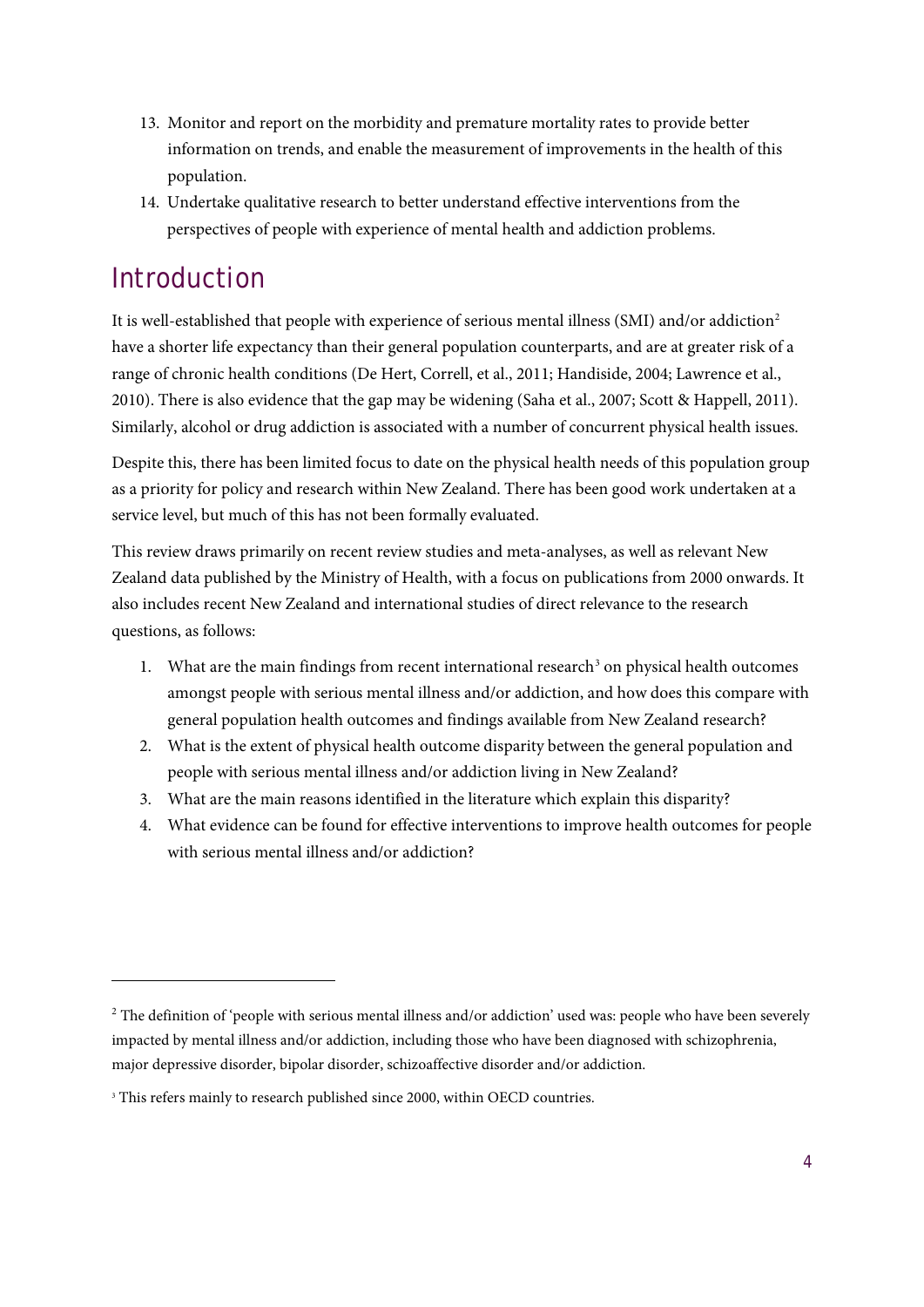# Key findings

## **Mortality and morbidity**

The international literature shows a significant gap in mortality between people with SMI and the general population. Life expectancy of those with SMI has been estimated to be up to 25 years shorter (Thornicroft, 2013; World Health Organization, 2013). Higher rates of suicide account for some of the disparity; however, deaths in this population are mainly due to diabetes, respiratory illness, cardiovascular disease and cancer (De Hert, Correll et al., 2011; Robson & Gray, 2007). Recent research has identified a similar mortality gap within New Zealand. Overall, people using mental health services have more than twice the mortality rate of the general population. The disparity is even more pronounced for people with a psychotic illness, who have more than three times the overall risk of premature death. As with the international literature, the majority of deaths are due to treatable physical illnesses, with cancer and cardiovascular disease accounting for the most deaths (Cunningham et al., 2014).

Alcohol has been causally linked to more than 60 medical conditions, including a range of gastrointestinal diseases and cancers, central nervous system effects, coronary heart disease, and sexually transmitted infections (Jones et al., 2011; Mannelli & Pae, 2007; Room et al., 2005). Around one-quarter of alcohol-related deaths in New Zealand are due to cancer, and another quarter due to other chronic diseases (Connor et al., 2005).

For those with an illicit drug addiction, mortality risk increases with the frequency of drug use, and is more pronounced among opioid users (Degenhardt & Hall, 2012; Jones et al., 2011). Recent analysis of mortality amongst New Zealand users of mental health services identified that people with a primary substance use diagnosis had premature mortality rates over two and a half times that of the population as a whole (Cunningham et al., 2014).

People with an addiction are also at increased risk of a range of physical health conditions. Methamphetamine addiction is linked with heart disease, cerebrovascular complications, oral health diseases, and increased risk of transmission of blood-borne viruses (Darke et al., 2008; Petit et al., 2012). Chronic cannabis use has been linked to bronchitis and impaired respiratory function, respiratory cancers, cardiovascular disease, lung damage and reproductive disorders (Degenhardt & Hall, 2012; Hall, 2009; Jones et al., 2011). Rates of intravenous drug use in New Zealand are low; however, high rates of hepatitis C have been found among people who inject substances including those in opioid treatment (Deering et al., 2004).

International literature has identified significantly higher rates of a range of major physical illnesses amongst people with mental illness than their counterparts in the general population. These include metabolic syndrome, viral and oral health diseases, and a range of respiratory diseases (Collins et al., 2012; De Hert, Correll et al., 2011; Robson & Gray, 2007). Diabetes is reported as being up to four times more prevalent, and cardiovascular disease has been identified as the most common cause of death amongst people with SMI (De Hert, Correll et al., 2011; Scott & Happell, 2011). The evidence

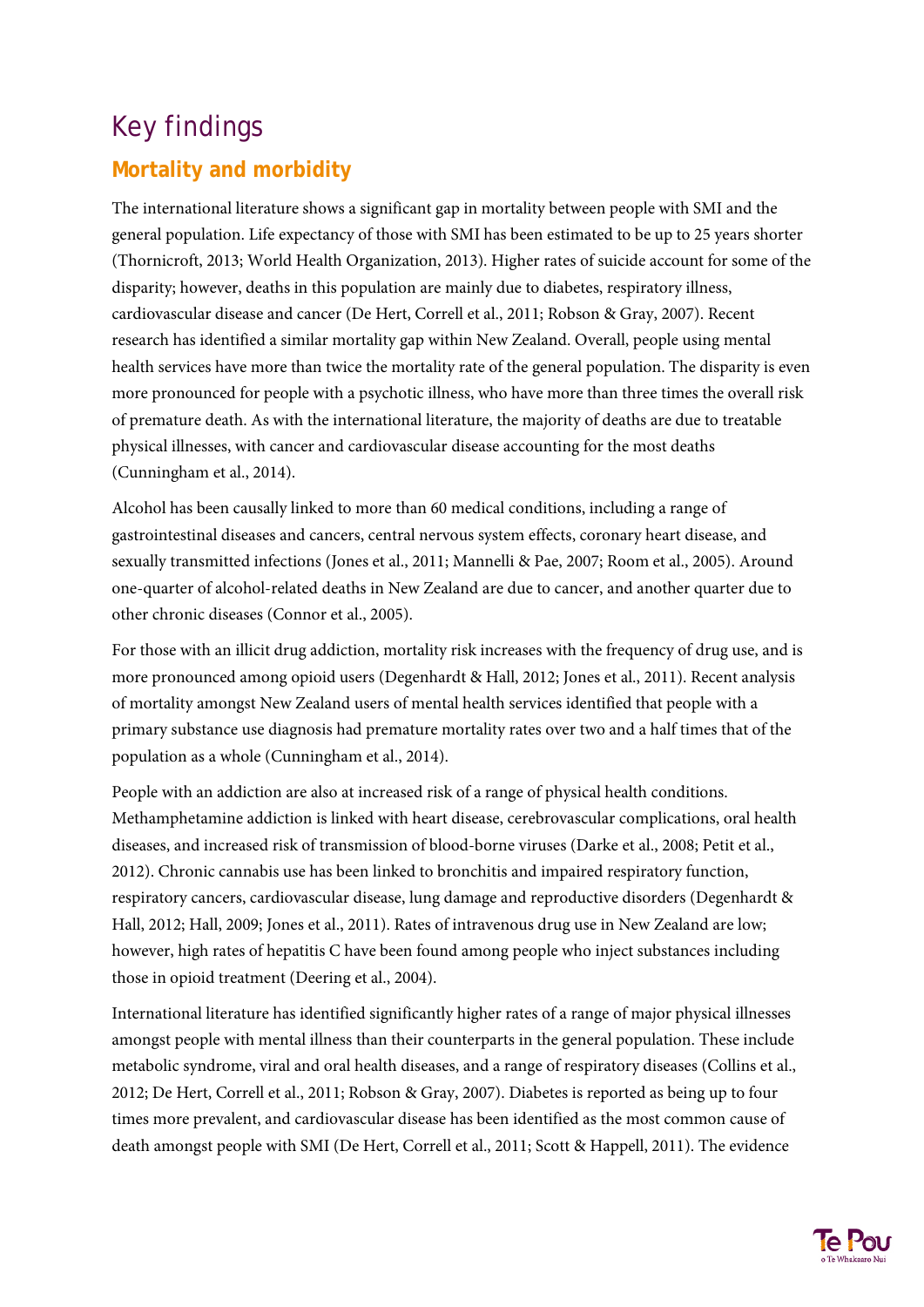with regard to cancer is mixed, with limited evidence of elevated rates. However, case fatality rates are higher amongst people with SMI, compared with the general population, indicating unequal access to diagnosis and treatment of the disease (Lawrence et al., 2010; Scott & Happell, 2011).

New Zealand research indicates some differences across ethnic groups. Higher rates of respiratory conditions and chronic pain have been identified amongst Māori with any mental disorder, compared with Māori with no mental disorder (Oakley-Browne et al., 2006). The overall alcohol-related death rate for Māori is four times that of non-Māori (Connor et al., 2005). A study of mental health service users in Auckland found that Māori and Pacific service users had a higher body mass index (BMI) than their European/Other and Asian counterparts (Wheeler et al., 2013). Māori users of mental health services have higher mortality rates than the general Māori population, but the size of this difference is less for Māori than non-Māori (Cunningham et al., 2014).

## **Drivers of relatively poor health**

Relatively poor health amongst people with mental illness and addiction can be explained by:

- 1. greater exposure to known risk factors low socio-economic status, high rates of smoking, alcohol and other drug use, reduced physical activity and poor nutrition
- 2. psychotropic medication effects their contribution to obesity, metabolic syndrome, cardiovascular disease and type 2 diabetes
- 3. reduced access to and quality of healthcare due to financial barriers, stigma and discrimination. Systemic issues in healthcare delivery also make an important contribution to poor outcomes and include the separation of physical and mental health services, and a need for more clarity regarding roles and responsibilities for the physical healthcare of people with SMI and/or addiction.

The links between socio-economic status and mental health have been widely reported (Collins et al., 2012). Robson and Gray (2007) note that socio-economic consequences associated with SMI also impact on the physical health of this population group. These consequences include issues such as restricted access to employment, social stigma and isolation, poverty, and poor housing. While these factors alone do not fully explain the disparities in health status between people with SMI and those of the general population, they are important to acknowledge, given evidence that policy interventions that address the social determinants of health can be effective in improving health outcomes for vulnerable or at-risk groups (Bambra et al., 2009; Jones et al., 2009; Marmot, 2013).

Greater exposure to known risk factors for chronic physical illnesses, such as smoking, poor nutrition and low levels of physical activity, also contribute to relatively poor health. While such behaviours are often described as poor individual 'lifestyle' choices, it has been found that socio-economic and clinical influences can have a significant impact on health behaviours. Indeed, Robson and Gray (2007) argue against such factors being choices, and rather that they are a result of a range of social, environmental, physical and psychological consequences of SMI.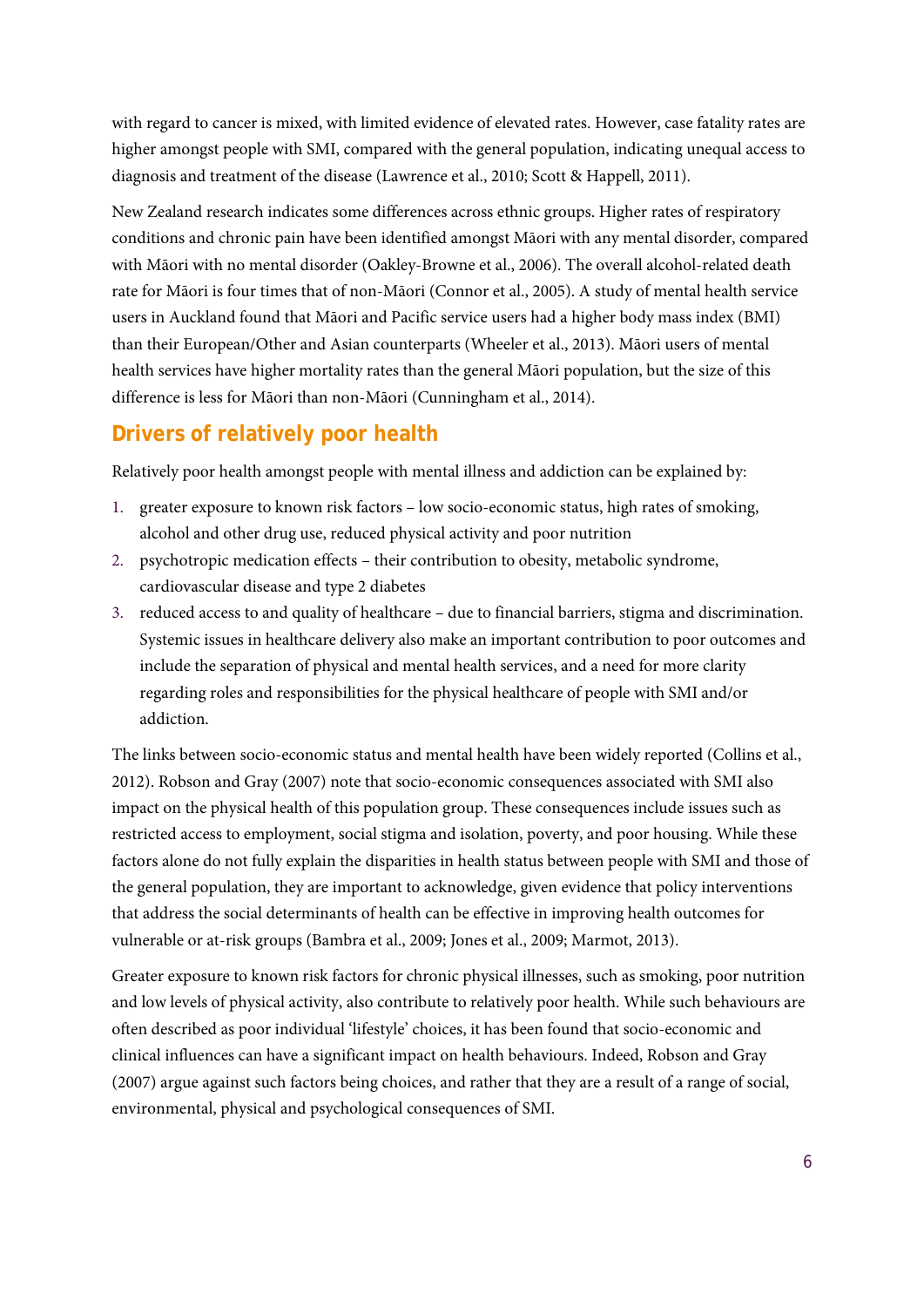The very high rates of smoking amongst this population is a key area of concern, particularly given that this review did not identify much evidence to date of a reduction in smoking prevalence, as currently seen for the general population. Yet stopping smoking is likely to provide both physical and mental health benefits, countering the widely held belief amongst smokers and non-smokers that smoking itself has mental health benefits (Taylor et al., 2014).

The scope of this review did not permit an in-depth analysis of the relationship between psychotropic medications and physical health outcomes; however, a number of studies have identified a negative impact on physical health, due to the contribution of antipsychotic medications to obesity, cardiovascular disease, poor oral health and type 2 diabetes (Collins et al., 2012). There are conflicting reports with regard to the links between specific drugs and actual levels of weight gain, and some authors argue that there is limited ability to accurately isolate the effect of antipsychotics on weight gain, because of the combined long-term effects of having a chronic illness (Álvarez-Jiménez, Gonzalez-Blanch, et al., 2008). However, there is strong evidence overall that antipsychotic medication contributes to obesity levels. A recent meta-analysis comparing people with schizophrenia and the general population found that people with schizophrenia who have multiple episodes and are on medication are at a more than four-fold increased risk for abdominal obesity, compared to general population controls; and that this group is also at significantly increased risk for developing cardiometabolic abnormalities, compared with first-episode and drug-free patients (Vancampfort et al., 2013).

It is clear that not only do people with SMI and/or addiction face barriers in accessing healthcare due to stigma and discrimination; it would appear that a lack of clear responsibility for the physical health needs of this population is a key contributor to the current situation. Moreover, both internationally and within New Zealand, limited skills and confidence amongst the health workforce in addressing the issue have been identified.

A systematic review of research examining the quality of medical care received by people with SMI and/or addiction identified disparities in the level of healthcare delivered to this group (Mitchell et al., 2009). This was despite people having similar or higher levels of contact with medical professionals, compared with the general population. Of note, is that disparities in healthcare were most evident in relation to general medicine and cardiovascular care, but may also be present in cancer and diabetes care (Mitchell et al., 2009).

## **Promising interventions**

Few published studies of successful attempts to improve the poor physical health of people with SMI or those with an addiction were found. There is however an emerging body of literature about promising interventions, and this is divided into two main types of intervention: systems-level, and individual behaviour change models which seek to reduce exposure to risk factors.

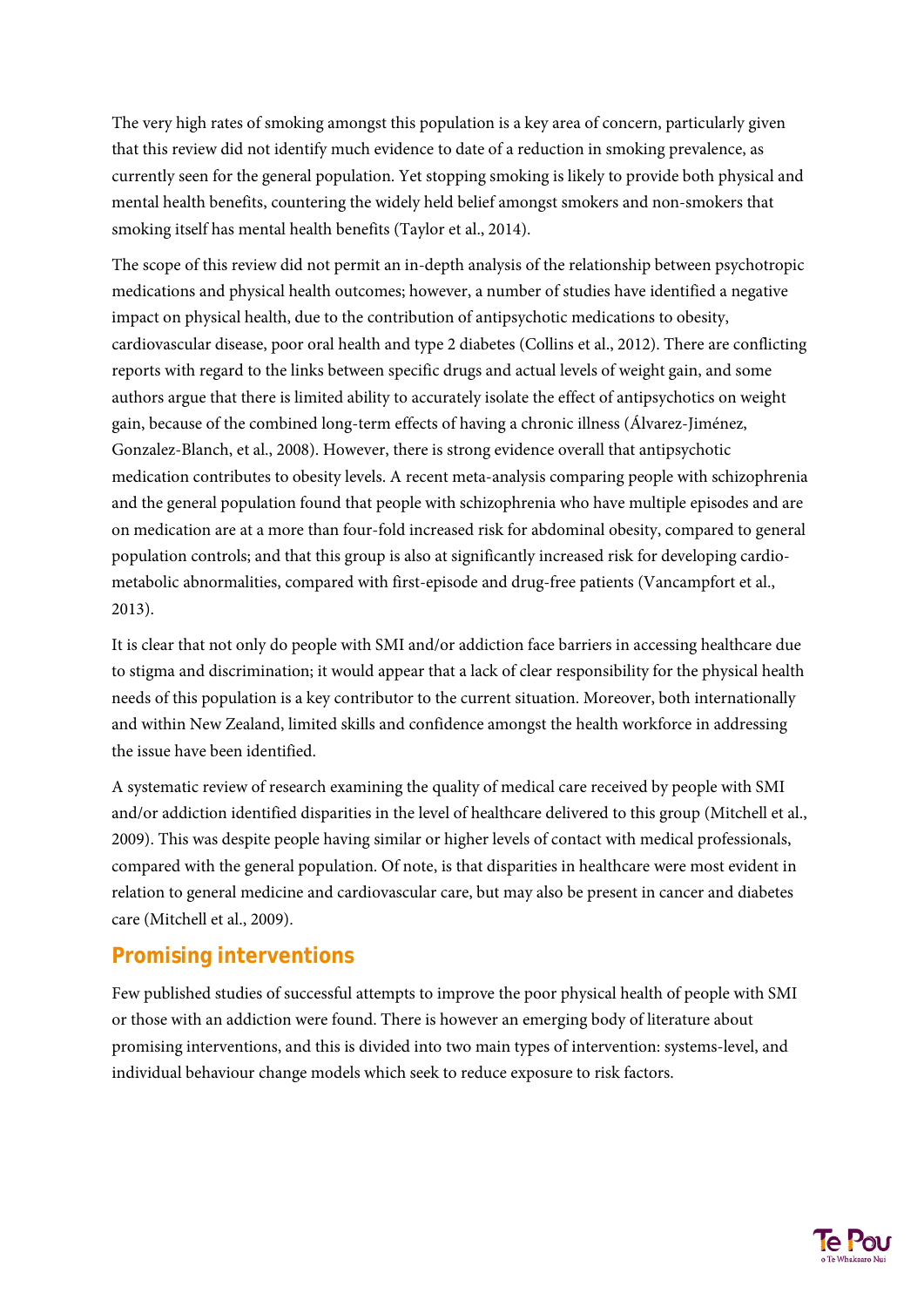### **Systems-level interventions**

### *Policy interventions*

It has been noted that people with a mental illness and addiction are largely invisible within national and global strategies, even though various other 'at risk' populations are commonly identified (Burti et al., 2013). This lack of visibility as a priority group with legitimate high needs is clearly problematic in terms of improving health outcomes.

There is good evidence that broader health-related policy has been effective at improving the health status of specific groups and reducing health disparities.

Specific actions to address the social determinants of health and wellbeing amongst marginalised populations include:

- avoid focusing on the individual attributes and behaviours of those who are socially excluded
- focus on actions across the social gradient in health that are proportionate to need, rather than the gap in health between the most – and least – disadvantaged groups
- focus actions on releasing capacity within organisations, professional groups and disadvantaged groups, to achieve long-term improvements in resilience and in how those who are socially excluded are able to live their lives
- empower disadvantaged groups in their relationships with the societal systems that they have contact with (Marmot, 2013).

### *Healthcare service delivery*

-

Integrated care models are considered promising with regard to improving the physical healthcare of people with SMI and/or addiction. One systematic review of interventions designed to improve the physical healthcare of this group (Reilly et al., 2013) found some significant improvement in the primary care linkage[4](#page-7-0) as a result of the intervention, and all studies that assessed the quality of primary care reported a significant improvement in the intervention group. This included increased rates of diagnosis for some common medical problems, improved care and treatment, and improved performance.

Moves towards structural integration in the New Zealand policy context were signalled in *Better, Sooner, More Convenient Health Care in the Community* (Ministry of Health, 2011) and discussed in *Rising to the Challenge: The Mental Health and Addiction Service Development Plan 2012-2017* (Ministry of Health, 2012) and *Blueprint II: How things need to be* (Mental Health Commission, 2012). The strengthening of linkages between primary care and mental health services was also a

<span id="page-7-0"></span><sup>4</sup> Linkage with primary care was defined as "one or more appointments with a general medical provider" (Reilly et al., 2013, p. 148).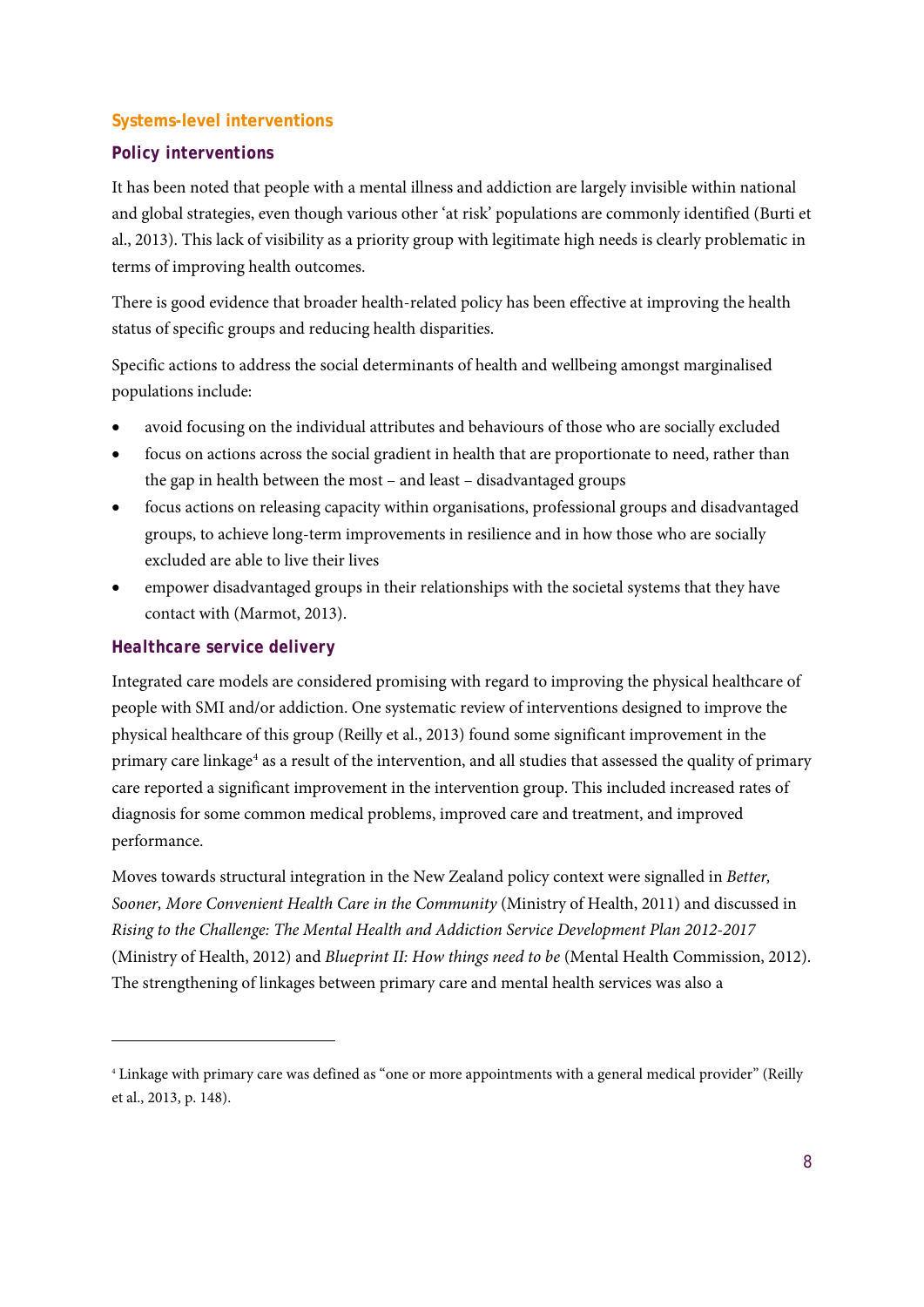recommendation from the metabolic working group initiative (New Zealand Mental Health Metabolic Working Group, 2008).

It is acknowledged that a number of practical barriers need to be addressed, and thus priority actions for the next five years, as outlined in *Rising to the Challenge* (Ministry of Health, 2012), include developing an integrated IT system, enhancing the collection and reporting of primary care information, and building the confidence and capability of the primary care workforce in this area. It is also proposed that space for on-site delivery of specialist services within primary care locations will be provided.

Both the primary and secondary care workforces (across both physical and mental health specialist services) have a fundamental role to play in improving the physical health of people with SMI and/or addiction, and training may be required to increase skill and confidence levels in both settings. There is support within the literature for staff working within both primary and secondary healthcare settings to take on responsibility for monitoring and screening procedures related to the physical health of this population group (Ministerial Advisory Committee on Mental Health, 2011). This review did not identify clear evidence regarding the level and frequency with which monitoring and screening should be undertaken, but a range of guidelines provide recommendations as to which health aspects require monitoring (Curtis et al., 2012).

National Institute for Clinical Excellence (NICE) guidelines (2009) recommend that primary healthcare professionals monitor the physical health of people with schizophrenia at least once a year, and the metabolic working group suggests a range of monitoring timeframes for people treated with antipsychotic medications, depending on the specific medication and the aspect of health being monitored (New Zealand Mental Health Metabolic Working Group, 2008).

Some research indicates that mental health nurses have a key role to play within multidisciplinary teams, and are well suited to bridging the gap between mental and physical healthcare systems (Vreeland, 2007).

#### **Individual behaviour change interventions**

The evidence on behaviour change interventions tends to be weakened by methodological limitations inherent in many of the studies undertaken (Bradshaw et al., 2005; Cabassa et al., 2010). However, a number of approaches have been identified as showing promise, particularly when provided during the early stages of antipsychotic treatment (Álvarez-Jiménez, Hetrick, et al., 2008; Roberts & Bailey, 2011, Curtis et al., 2012).

Wellbeing interventions, such as physical activity and nutrition promotion, and smoking cessation initiatives, support and strengthen a therapeutic focus on recovery. Findings from evaluations of nutrition and exercise programmes indicate that the following characteristics are likely to facilitate greater success:

• build on existing, and promote further, therapeutic alliance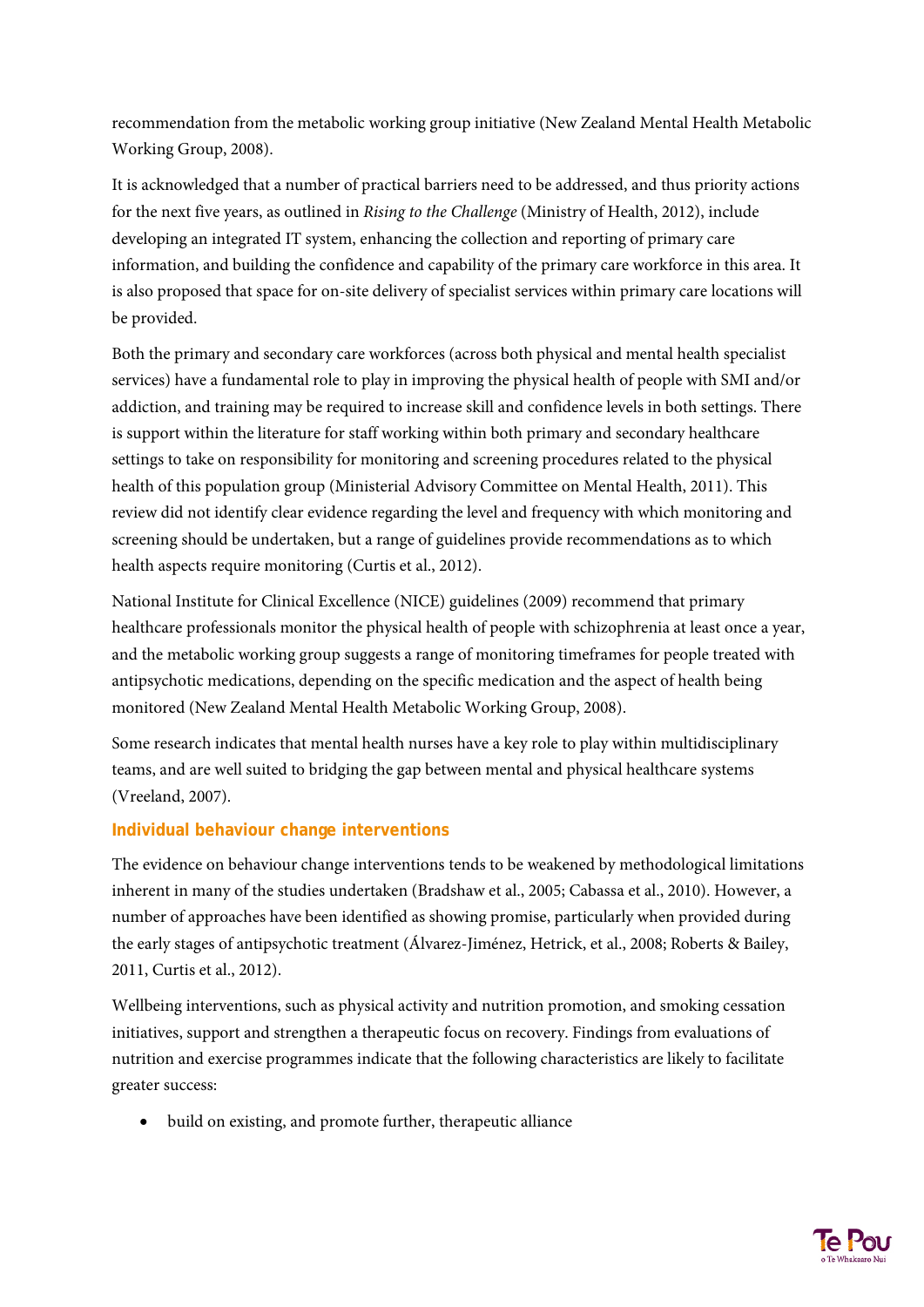- incorporate both cognitive and behavioural strategies; combine exercise, dietary counselling and health promotion
- have realistic or modest outcome targets
- be flexible in accommodating individual needs and differences
- look to the long-term and provide ongoing support beyond the initial intervention
- include a group or social component
- acknowledge and take into account possible barriers faced by people with SMI in participating in such programmes (Kemp et al., 2009).

Roberts & Bailey (2011) found improved effectiveness in programmes with a peer component, alongside staff support and active participation.

Smoke-free policies provide a supportive context for smoking cessation programmes in mental health services. Programmes that incorporate nicotine replacement therapy, and provide more intensive personal support are likely to be more effective (Bhikha, 2008; Clinical Trials Research Unit, University of Auckland, 2008); and quitting smoking has not been found to worsen the mental health of people with SMI (Banham & Gilbody, 2010; Bradshaw et al., 2005; Happell et al., 2012). A recent systematic review of smoking cessation interventions (Taylor et al., 2014) concluded that stopping smoking is actually likely to provide mental health benefits, in the general population as well as for people with SMI, countering the widely held belief amongst smokers that quitting smoking will be detrimental to their mental health.

For specific sub-populations of people with an illicit drug addiction, opioid substitution treatment and needle exchange programmes have been found to be effective in reducing health-related harms (Strang et al., 2012; Wodak & Cooney, 2005).

This review found very limited published information about either the impact of ethnicity on the physical health of people with SMI, or the effectiveness of interventions attempting to meet the needs of different ethnic groups. The absence of evaluated interventions for different ethnic groups is problematic and needs to be addressed.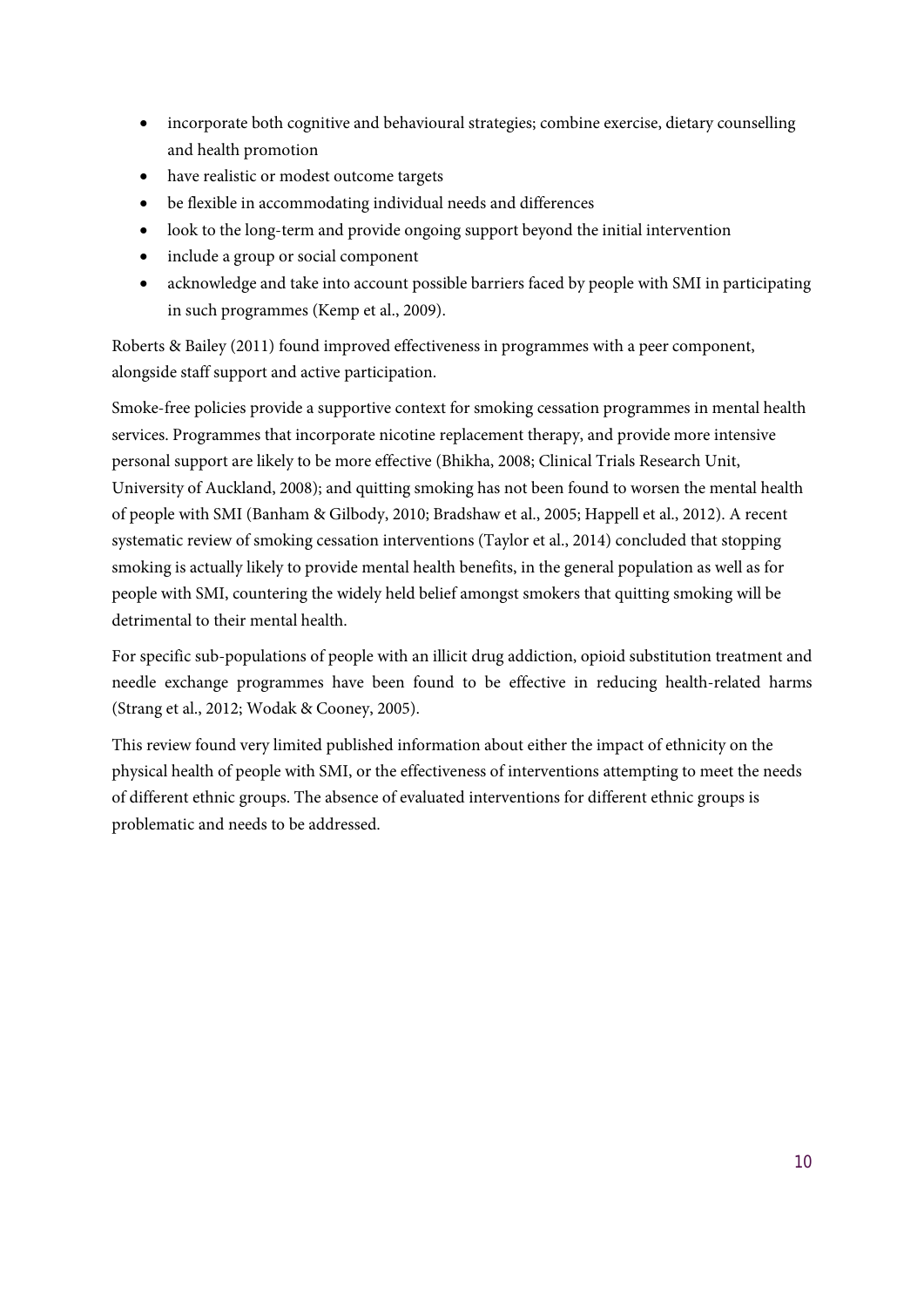## References

- Álvarez-Jiménez, M., Gonzalez-Blanch, C., Crespo-Facorro, B., Hetrick, S., Rodriguez-Sanchez, J. M., Perez-Iglesias, R., & Luis, J. (2008). Antipsychotic-induced weight gain in chronic and first-episode psychotic disorders. *CNS drugs*, *22*(7), 547–562.
- Álvarez-Jiménez, M., Hetrick, S. E., González-Blanch, C., Gleeson, J. F., & McGorry, P. D. (2008). Non-pharmacological management of antipsychotic-induced weight gain: Systematic review and meta-analysis of randomised controlled trials. *The British Journal of Psychiatry*, *193*(2), 101–107.
- Bambra, C., Joyce, K. E., & Maryon-Davies, A. (2009). *Strategic review of health inequalities in England post-2010 (Marmot Review). Task Group 8: Priority public health conditions. Final report*. Task Group 8. Retrieved from http://dro.dur.ac.uk/6396/2/6396R.pdf. UK.
- Banham, L., & Gilbody, S. (2010). Smoking cessation in severe mental illness: What works? *Addiction*, *105*(7), 1176–1189. doi:10.1111/j.1360-0443.2010.02946.x
- Bhikha, S. (2008). *The use and effectiveness of smoking cessation programmes and/or support by people with mental illness*. Retrieved from

http://www.quit.org.nz/file/research/Mental%20Health%20Consumers%20and%20Cessation%2020081031.pdf

- Bradshaw, T., Lovell, K., & Harris, N. (2005). Healthy living interventions and schizophrenia: A systematic review. *Journal of Advanced Nursing*, *49*(6), 634–654. doi:10.1111/j.1365-2648.2004.03338.x
- Burti, L., Berti, L., Bonfioli, E., & Fiorini I. (2013). Meeting the challenge of physical comorbidity and unhealthy lifestyles. In G. Thornicroft, M. Ruggeri & D. Goldberg (Eds.), *Improving mental health care: The global challenge:* 114-130, Chapter 8, Wiley-Blackwell, West Sussex, UK.
- Cabassa, P. D., Ezell, M. P. H., & Lewis-Fernández, M. D. (2010). Lifestyle interventions for adults with serious mental illness: A systematic literature review. *Psychiatric Services*, *61*(8), 774–782.
- Clinical Trials Research Unit, University of Auckland. (2008). *Literature review for the revision of the New Zealand smoking cessation guidelines*. Wellington: Ministry of Health. Retrieved from http://www.moh.govt.nz/moh.nsf/indexmh/literature-review-for-the-revision-of-the-nz-smoking-cessationguidelines
- Collins, E., Tranter, S., & Irvine, F. (2012). The physical health of the seriously mentally ill: An overview of the literature. *Journal of Psychiatric and Mental Health Nursing*, *19*(7), 638–646. doi:10.1111/j.1365-2850.2011.01831.x
- Connor, J., Broad, J., Rehm, J., Hoorn, S. V., & Jackson, R. T. (2005). *The burden of death, disease, and disability due to alcohol in New Zealand.* Retrieved from https://researchspace.auckland.ac.nz/handle/2292/4700
- Cunningham, R., Peterson, D., Sarfati, D., Stanley, J., & Collings, S. (2014). Premature mortality in adults using New Zealand Psychiatric Services. *New Zealand Medical Journal, 127*(1394), 31- 41
- Curtis, J., Newall, H. D., & Samaras, K. (2012). The heart of the matter: Cardiometabolic care in youth with psychosis. *Early Intervention in Psychiatry, 6,* 347-353.
- Darke, S., Kaye, S., McKetin, R., & Duflou, J. (2008). Major physical and psychological harms of methamphetamine use. *Drug & Alcohol Review*, *27*(3), 253–262. doi:10.1080/09595230801923702
- Deering, D. E., Frampton, C. M. A., Horn, J., Sellman, J. D., Adamson, S. J., & Potiki, T. L. (2004). Health status of clients receiving methadone maintenance treatment using the SF-36 health survey questionnaire. *Drug & Alcohol Review*, *23*(3), 273–280. doi:10.1080/09595230412331289428
- Degenhardt, L., & Hall, W. (2012). Extent of illicit drug use and dependence, and their contribution to the global burden of disease. *The Lancet*, *379*(9810), 55–70. doi:10.1016/S0140-6736(11)61138-0

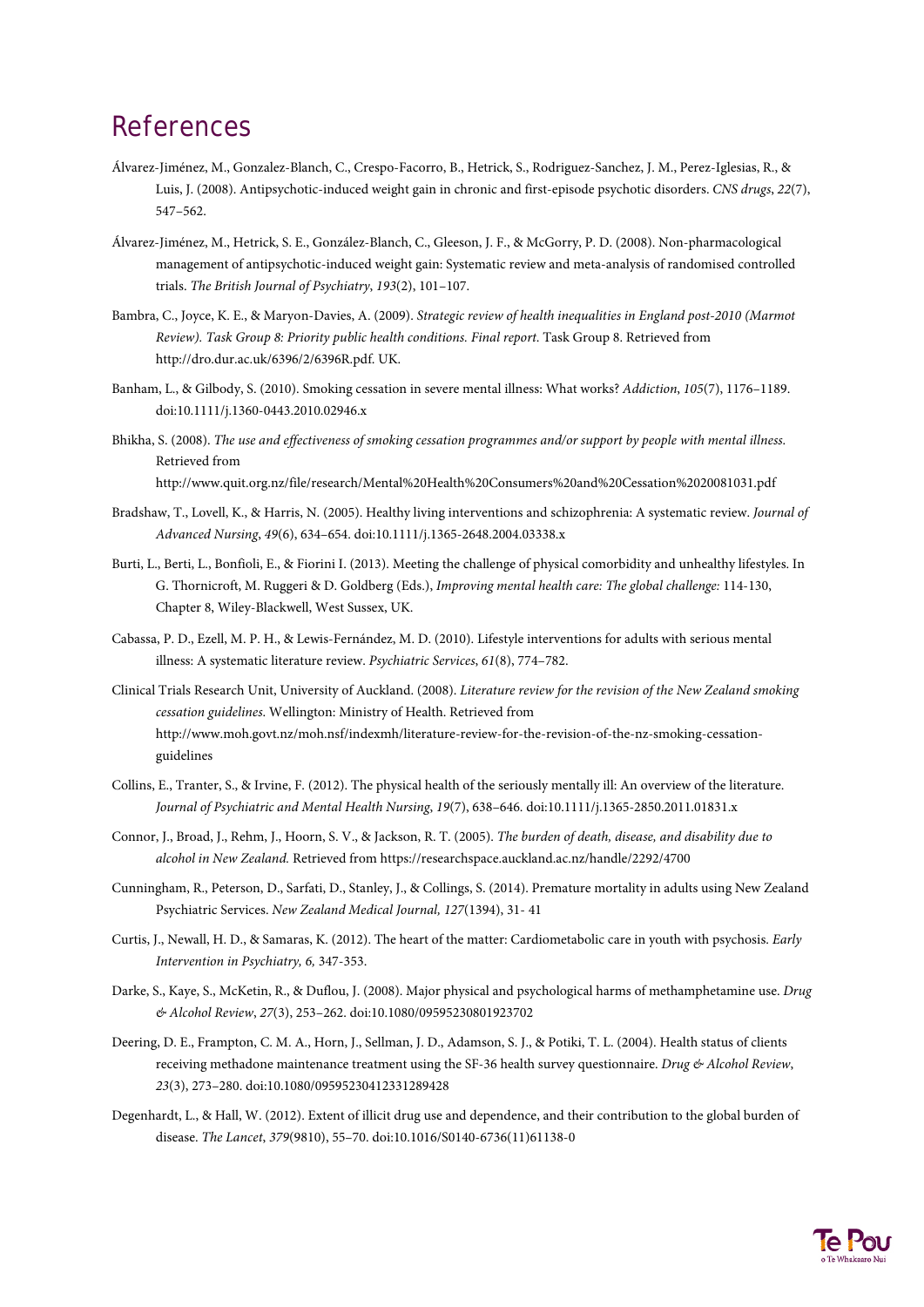- De Hert, M., Correll, C. U., Bobes, J., Cetkovich-Bakmas, M., Cohen, D., Asai, I., & Leucht, S. (2011). Physical illness in patients with severe mental disorders: I: Prevalence, impact of medications and disparities in health care. *World Psychiatry*, *10*(1), 52–63.
- Hall, W. (2009). The adverse health effects of cannabis use: What are they, and what are their implications for policy? *International Journal of Drug Policy*, *20*(6), 458–466. doi:10.1016/j.drugpo.2009.02.013
- Handiside, A. (2004). *Our physical health – who cares?* Retrieved from http://www.mhc.govt.nz/media/199699/physical%20health%20of%20service%20users..who%20cares%20april%2020 04.doc
- Happell, B., Davies, C., & Scott, D. (2012). Health behaviour interventions to improve physical health in individuals diagnosed with a mental illness: A systematic review. *International Journal of Mental Health Nursing*, *21*(3), 236–247. doi:10.1111/j.1447-0349.2012.00816.x
- Healthy Active Lives (HeAL) Keeping the Body in Mind in Youth with Psychosis Retrieved from http://www.iphys.org.au/media/HeAL\_declaration.pdf on 3 June 2014.
- HM Government. Department of Health, UK. (2011). *No health without mental health: A cross-government mental health outcomes strategy for people of all ages* retrieved from https://www.gov.uk/government/uploads/system/uploads/attachment\_data/file/213761/dh\_124058.pdf
- [Jones C.P.,](http://www.ncbi.nlm.nih.gov/pubmed?term=Jones%20CP%5BAuthor%5D&cauthor=true&cauthor_uid=20168027) [Jones C.Y.](http://www.ncbi.nlm.nih.gov/pubmed?term=Jones%20CY%5BAuthor%5D&cauthor=true&cauthor_uid=20168027)[, Perry G.S.](http://www.ncbi.nlm.nih.gov/pubmed?term=Perry%20GS%5BAuthor%5D&cauthor=true&cauthor_uid=20168027)[, Barclay G.,](http://www.ncbi.nlm.nih.gov/pubmed?term=Barclay%20G%5BAuthor%5D&cauthor=true&cauthor_uid=20168027) [Jones C.A](http://www.ncbi.nlm.nih.gov/pubmed?term=Jones%20CA%5BAuthor%5D&cauthor=true&cauthor_uid=20168027). (2009). Addressing the social determinants of children's health: A cliff analogy. *Journal of Health Care for the Poor and Underserved*, 20, 1-12.
- Jones, L., Bates, G., Bellis, M., Beynon, C., Duffy, P., Evans-Brown, M., … McVeigh, J. (2011). *A summary of the health harms of drugs*.
- Kemp, V., Bates, A., & Isaac, M. (2009). Behavioural interventions to reduce the risk of physical illness in persons living with mental illness. *Current Opinion in Psychiatry*, *22*(2), 194–199. doi:10.1097/YCO.0b013e328325a585
- Lawrence, D., & Kisely, S. (2010). Inequalities in healthcare provision for people with severe mental illness. *Journal of Psychopharmacology*, *24*(4 suppl), 61–68.
- Mannelli, P., & Pae, C. U. (2007). Medical comorbidity and alcohol dependence. *Current psychiatry reports*, *9*(3), 217–224.
- Marmot, M. (2013). *Review of social determinants and the health divide in the WHO European region: Executive summary*. World Health Organization Regional Office for Europe. Report prepared by UCL Institute of Health Equity.
- Mental Health Commission. (2012). *Blueprint II: How things need to be.* Wellington: Mental Health Commission.
- Ministerial Advisory Committee on Mental Health. (2011). *Improving the physical health of people with severe mental illness: No mental health without physical health.* Melbourne: Department of Health, Victoria.
- Ministry of Health. (2011). *Better, sooner, more convenient health care in the community.* Wellington: Ministry of Health.
- Ministry of Health. (2012). *Rising to the challenge: The mental health and addiction service development plan, 2012-2017.* Wellington: Ministry of Health.
- Mitchell, A. J., Malone, D., & Doebbeling, C. C. (2009). Quality of medical care for people with and without comorbid mental illness and substance misuse: Systematic review of comparative studies. *The British Journal of Psychiatry*, *194*(6), 491–499. doi:10.1192/bjp.bp.107.045732
- New Zealand Mental Health Metabolic Working Group. (2008). *Intervention guide for mental health service users on antipsychotic therapy*. New Zealand: Janssen-Cilag Ltd.
- NICE. (2009). *Schizophrenia: Core interventions in the treatment and management of schizophrenia in adults in primary and secondary care. NICE clinical guideline 82*. London: National Institute for Clinical Excellence.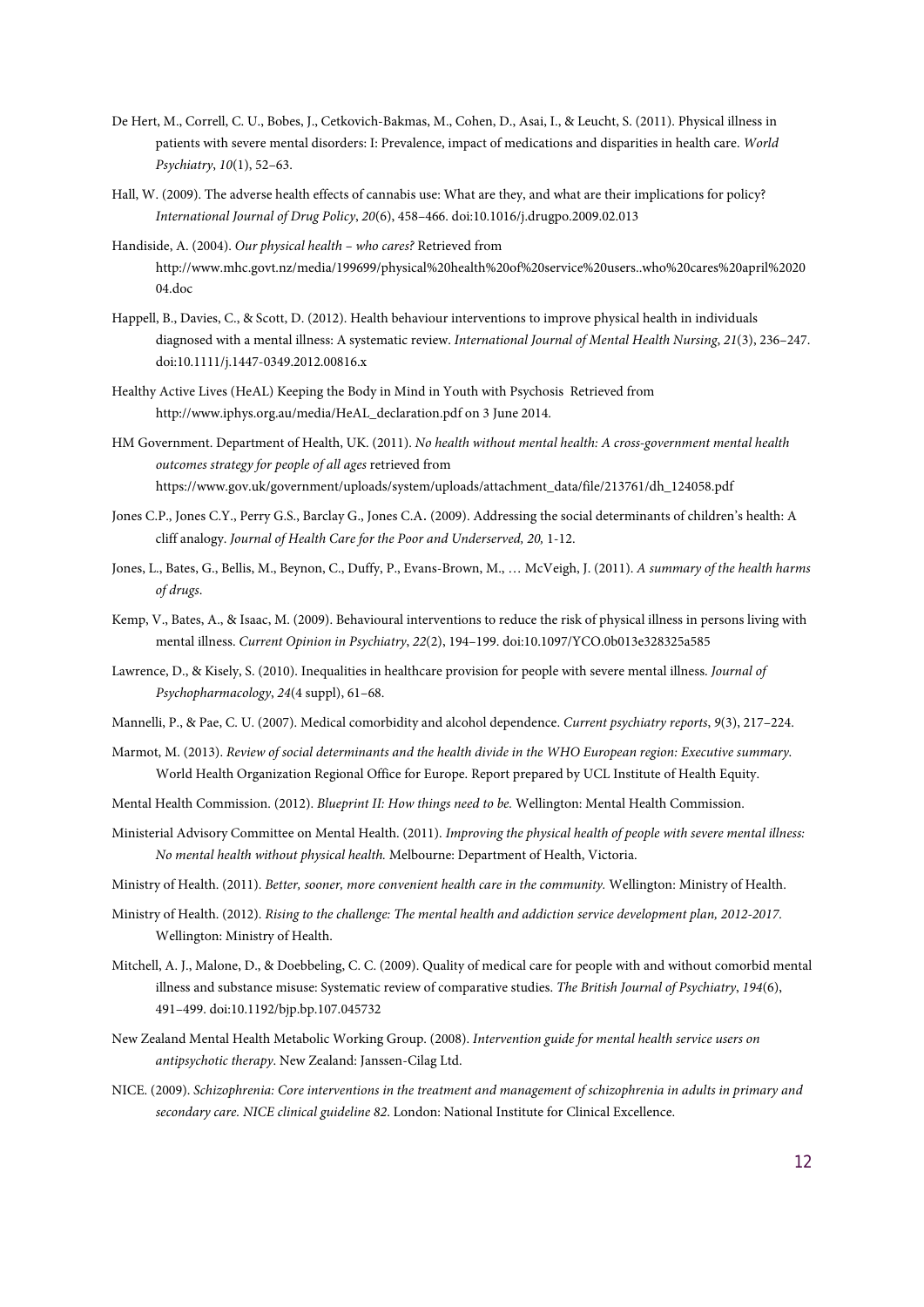- Oakley-Browne, M., Wells, J. E., & Scott, K. M. (2006). *Te rau hinengaro: The New Zealand mental health survey*. Wellington: Ministry of Health.
- Petit, A., Karila, L., & Chalmin, F. (2012). Methamphetamine addiction: A review of the literature. *Journal of Addiction Research & Therapy*, *1*(S1). doi:10.4172/2155-6105.S1-006
- Reilly, S., Planner, C., Gask, L., Hann, M., Knowles, S., Druss, B., & Lester, H. (2013). Collaborative care approaches for people with severe mental illness (review). *Cochrane Database of Systematic Reviews*. Retrieved from http://onlinelibrary.wiley.com/doi/10.1002/14651858.CD009531.pub2/abstract
- Roberts, S. H., & Bailey, J. E. (2011). Incentives and barriers to lifestyle interventions for people with severe mental illness: A narrative synthesis of quantitative, qualitative and mixed methods studies. *Journal of Advanced Nursing*, *67*(4), 690– 708. doi:10.1111/j.1365-2648.2010.05546.x
- Robson, D., & Gray, R. (2007). Serious mental illness and physical health problems: A discussion paper. *International Journal of Nursing Studies*, *44*(3), 457–466. doi:10.1016/j.ijnurstu.2006.07.013
- Room, R., Babor, T., & Rehm, J. (2005). Alcohol and public health. *The Lancet*, *365*(9458), 519–530.
- Saha, S., Chant D., & McGrath J. (2007). A systematic review of mortality in schizophrenia: Is the differential mortality gap worsening over time? *Arch. Gen. Psychiatry, 64*(10), 1123-1131.
- Scott, D., & Happell, B. (2011). The high prevalence of poor physical health and unhealthy lifestyle behaviours in individuals with severe mental illness. *Issues in Mental Health Nursing*, *32*(9), 589–597. doi:10.3109/01612840.2011.569846
- Strang, J., Babor, T., Caulkins, J., Fischer, B., Foxcroft, D., & Humphreys, K. (2012). Drug policy and the public good: evidence for effective interventions. *The Lancet*, *379*(9810), 71–83. doi:10.1016/S0140-6736(11)61674-7
- Taylor G., McNeill A., Girling A., Farley A., Lindson-Hawley N., & Aveyard P. (2014). Change in mental health after smoking cessation: Systematic review and meta-analysis. *BMJ, 348;* g1151.
- Thornicroft, G. (2013). Premature death among people with mental illness. *British Medical Journal*, *346*. Retrieved from http://www.bmj.com.ezproxy.auckland.ac.nz/content/346/bmj.f2969?goback=.gde\_135759\_member\_243393961
- Vancampfort, D., Wampers, M., Mitchell, A. J., Correll, C. U., De Herdt, A., Probst, M., & De Hert, M. (2013). A metaanalysis of cardio-metabolic abnormalities in drug naïve, first-episode and multi-episode patients with schizophrenia versus general population controls. *World Psychiatry, 12,* 240-250.
- Vreeland, B. (2007). Bridging the gap between mental and physical health: A multi-disciplinary approach. *Journal of Clinical Psychiatry*, *68*(4), 26–33.
- Wheeler, A., McKenna, B., & Madell, D. (2013). Stereotypes do not always apply: Findings from a survey of the health behaviours of mental health consumers compared with the general population in New Zealand. *The New Zealand Medical Journal*, *126*(1385), 35–46.
- Wodak, A., & Cooney, A. (2005). Effectiveness of sterile needle and syringe programmes. *International Journal of Drug Policy*, *16*, 31–44. doi:10.1016/j.drugpo.2005.02.004
- World Health Organization. (2013). *Mental health action plan 2013-2020*. Geneva: World Health Organization. Retrieved from http://www.who.int/iris/handle/10665/89966